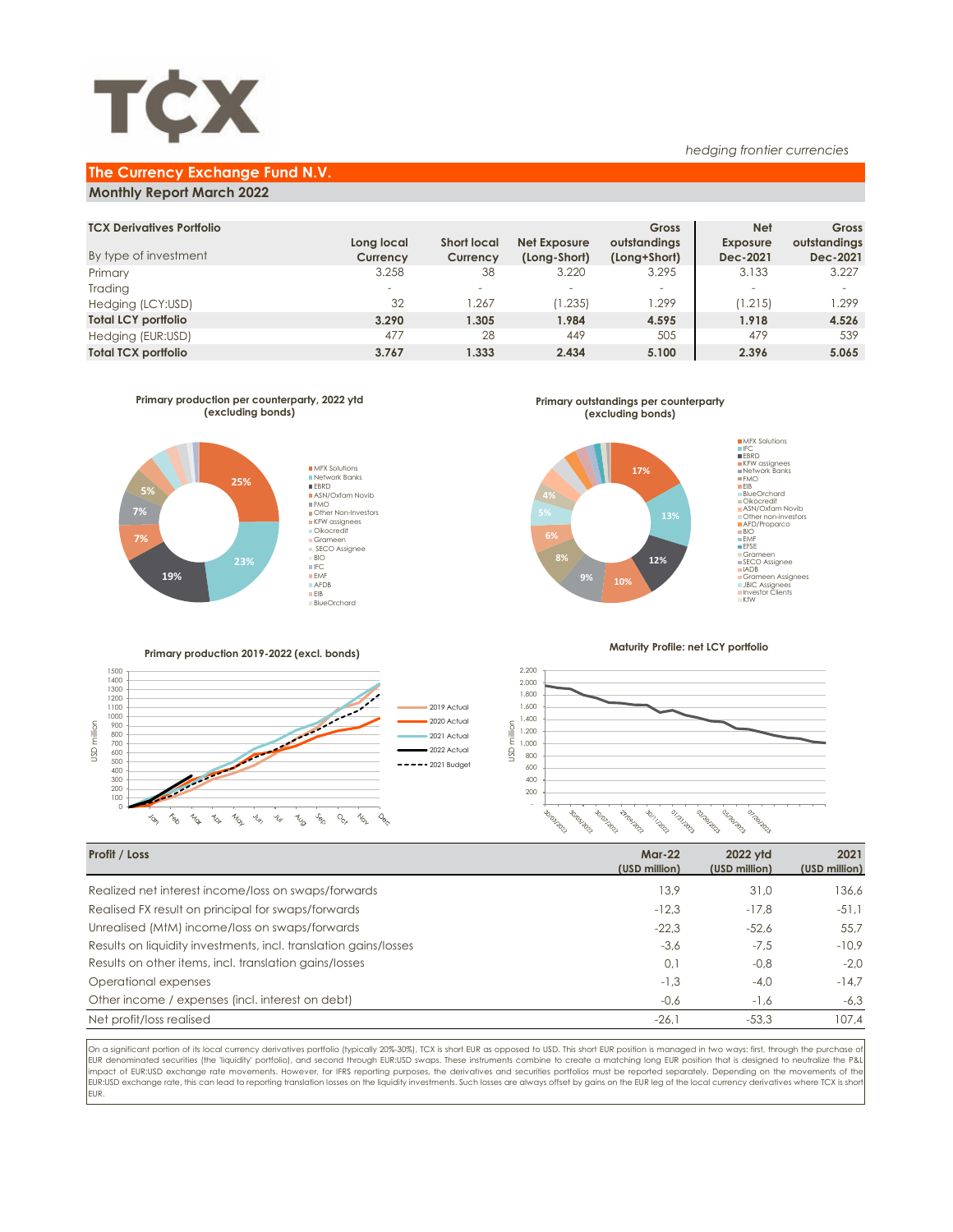

## **The Currency Exchange Fund N.V. Monthly Report March 2022**



| <b>NAV performance</b>           | <b>Mar-22</b><br>(USD million) | 2022 vtd<br>(USD million) | <b>Mar-22</b><br>(USD/share) |
|----------------------------------|--------------------------------|---------------------------|------------------------------|
| NAV at start of period           | 802.1                          | 829.2                     | 761.697                      |
| P/L in period                    | $-26.1$                        | $-53.3$                   | $-24.764$                    |
| Issuance & redemptions in period | 0.0                            | 0.0                       | $\Omega$                     |
| Distributions to shareholders    | 0.0                            | 0.0                       | 0.0                          |
| NAV at end of period             | 776.0                          | 776.0                     | 736.932                      |

| VaR and capital efficiency                                                | $Mar-22$ | $Feb-22$ | <b>Dec-21</b> |
|---------------------------------------------------------------------------|----------|----------|---------------|
| Market risk exposure (USD million)                                        | 97.6     | 90.3     | 92.7          |
| Market risk exposure (% of net notional exposure)                         | 4,9%     | 4,7%     | 4,8%          |
| Available Capital (USD million)                                           | 1.137.1  | 1.164.9  | 1.194,0       |
| Risk Weighted Assets (USD million)                                        | 4.577.8  | 4.257.5  | 4.365.3       |
| Capital / Risk Weighted Assets (Capital Ratio)                            | 25%      | 27%      | 27%           |
| Available Capital cushion (capital in excess of 14% minimum, USD million) | 496,2    | 568,9    | 582,8         |
| Available Capital cushion (as percent of Available Capital)               | 44%      | 49%      | 49%           |
| Available Liquidity (USD million)                                         | 1.126,2  | 1.143.9  | 1.142.9       |
| Diversified 12m FX stress test (USD million)                              | 221.9    | 186.1    | 223.0         |
| Available Capital/Diversified 12m FX stress test (USD million)            | 5,1      | 6,3      | 5,4           |
| Undiversified 12m FX stress test (USD million)                            | 746.1    | 711.0    | 736.4         |
| Available Capital / Undiversified 12m FX stress test (USD million)        | 1,5      | 1,6      | 1,6           |
| Ratio Undiversified/Diversifed stress test                                | 3,36     | 3,82     | 3.30          |



#### **TCX Net Asset Value per A-Share**